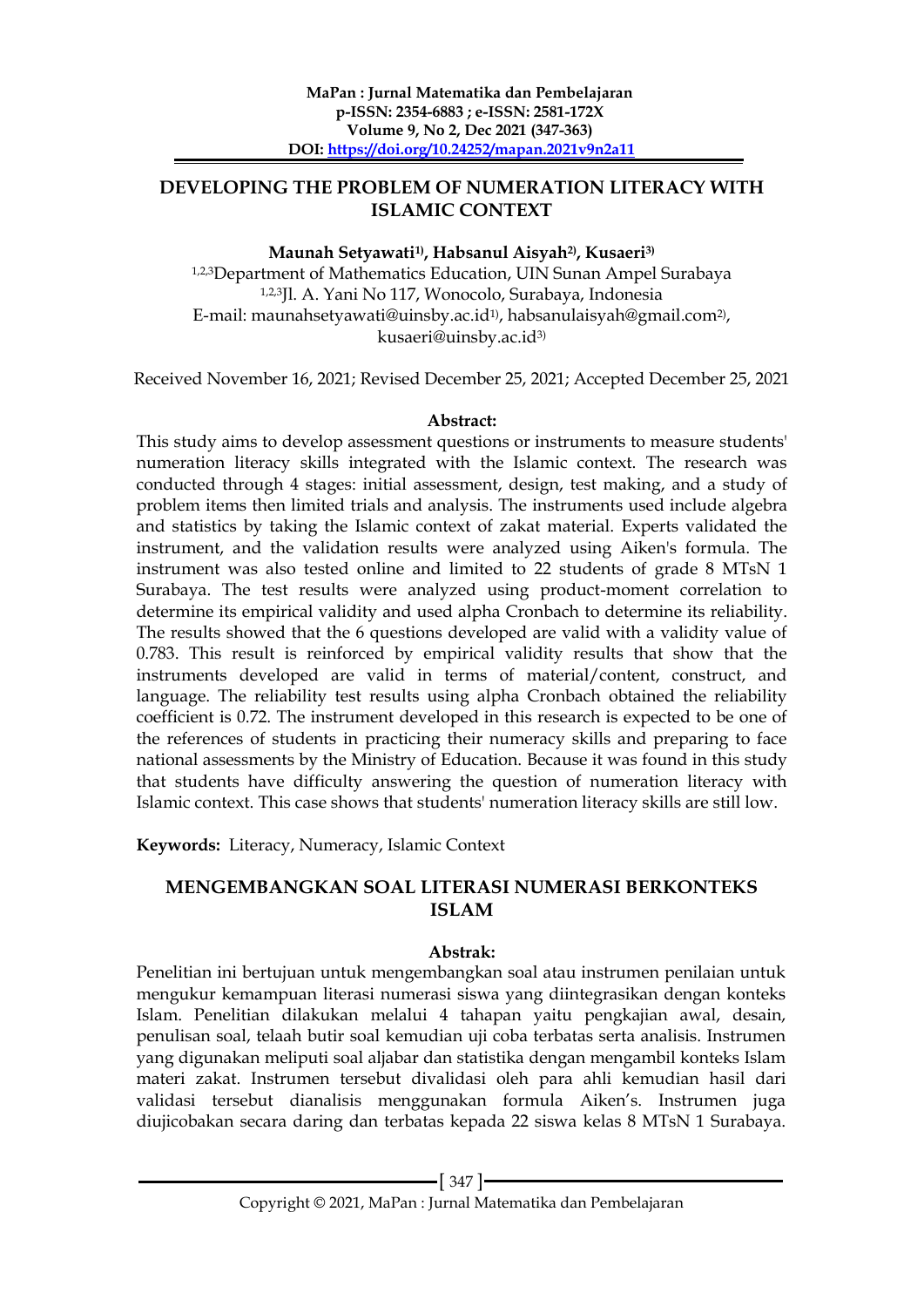Hasil ujicoba dianalisis menggunakan korelasi product moment untuk menentukan validitas empirisnya dan menggunakan Alfa Cronbach untuk mengetahui reliabilitasnya. Hasil penelitian menunjukkan bahwa dari 6 butir soal yang dikembangkan bernilai valid dengan nilai validitas isi sebesar 0,783. Hasil ini diperkuat dengan hasil validitas empiris yang menunjukkan bahwa instrumen yang dikembangkan valid dari aspek materi/konten, konstruk serta bahasa. Hasil uji reliabilitas menggunakan Alfa Cronbach diperoleh koefisien reliabilitasnya adalah 0,72. Instrumen yang dikembangkan dalam penelitian ini diharapkan mampu menjadi salah satu rujukan siswa dalam melatih kemampuan numerasi yang mereka miliki serta mempersiapkan diri untuk menghadapi asesmen nasional oleh Kemendikbud. Karena didapati dalam penelitian ini siswa mengalami kesulitan dalam menjawab soal literasi numerasi berkonteks Islam. Hal tersebut menunjukkan bahwa kemampuan literasi numerasi siswa masih rendah.

## **Kata Kunci**: Literasi, Numerasi, Konteks Islam

*How to Cite:* Setyawati, M., Aisyah, H., & Kuaseri. (2021). Developing The Problem of Numeration Literacy with Islamic Context**.** *MaPan: Jurnal Matematika dan Pembelajaran*, *9*(2), 347-363. https://doi.org/10.24252/mapan.2021v9n2a11.

## **INTRODUCTION**

umeracy literacy skills are one of the skills needed in the 21st century. Therefore, students are directed to be able to have such abilities. In Ine with this, the Ministry of Education established a new policy Imeracy literacy skills are one of the skills needed in the 21st century.<br>Therefore, students are directed to be able to have such abilities. In line with this, the Ministry of Education established a new policy related to Competency Assessment. The policy is expected to provide information related to the quality of learning from the education unit.

Definition of numeracy literacy is applying mathematical knowledge related to various symbols and numbers to solve everyday problems (Team GLN, 2017). Numeracy is not the same as mathematics. Mathematics is more about the science of counting with a specific formula. In comparison, numeracy leads more to mathematical and quantitative logic (Steen, 2001). Related to this, numeracy literacy is interpreted as applying the ability to solve everyday problems. Therefore, students need both mathematics and numeracy literacy. Based on this definition can be analyzed that numeracy literacy is not limited to the use of mathematical formulas only. But it is more about using the knowledge or mathematical concepts possessed to solve mathematicsrelated problems in everyday life. Numeracy presents a focus on mathematics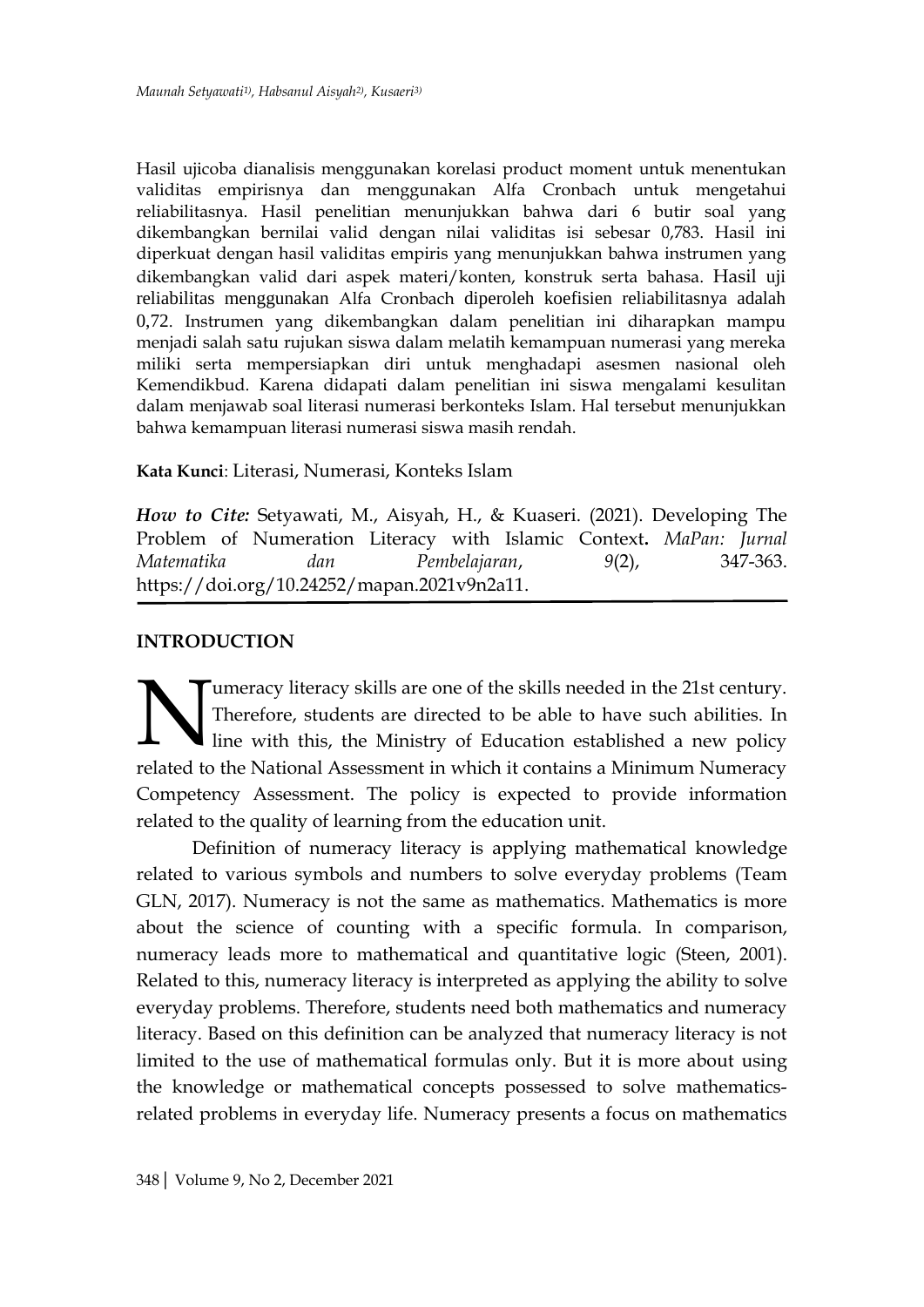at all levels of education to prepare for solving future life problems (Sullivan, 2011). In this case, students who have numeracy literacy skills will understand the problems faced and determine relevant mathematical concepts to solve the problem.

The reality that occurs is that the achievement of numeracy literacy skills of Indonesian students is still relatively low. This case is evidenced by the PISA study results in 2018. Indonesia got a score of 379, and the average score of OECD is 487. This result shows that the average Indonesian student still has low-order thinking skills, so numeracy literacy skills are also low. This result is reinforced by the results of the TIMSS study that Indonesia got a score of 395 from an average score of 500 (Team GLN, 2017). This fact is also evidenced by research conducted by Wati, Sugiyanti, and Muhtarom at SMPN 6 Semarang (Wati, Sugiyanti, & Muhtarom, 2019) that students in the 8th grade of SMPN 6 Semarang have not been maximal in using their mathematical knowledge to solve everyday problems related to numeracy literacy.

The low achievement of numeracy literacy of Indonesian students is due to several factors (Syawahid & Putrawangsa, 2017). The first is the personal factor related to the lack of confidence in their mathematical abilities and their impression of mathematics. Both instructional factors are related to the quality, level of proficiency, and methods used in the learning process. And the third factor is the environmental factor associated with the character of teachers and teaching media provided by schools as a support for learning about numeracy literacy.

One of the things that cause the third factor to occur is that teachers are not accustomed to giving questions related to numeracy literacy to students in the learning process (Fiangga, Amin, Khabibah, Ekawati, & Pratiwi, 2019). In learning, teachers still often provide closed-ended questions in which students can solve the problem only by using a formula (Kartikasari, Kusmayadi, & Usodo, 2016). This is because many teachers use the available textbooks as a reference. Even though not all textbooks have the appropriate content and high quality (Fajriatin, 2015). Therefore, teachers must be able to choose textbooks that have high quality and are by following the learning objectives to be achieved.

Based on the problems above, it is necessary to provide teachers with training activities related to numeracy literacy. Then the procurement of learning media and appropriate measuring tools to support numeracy literacy activities. The measuring instrument in question is a test to determine the level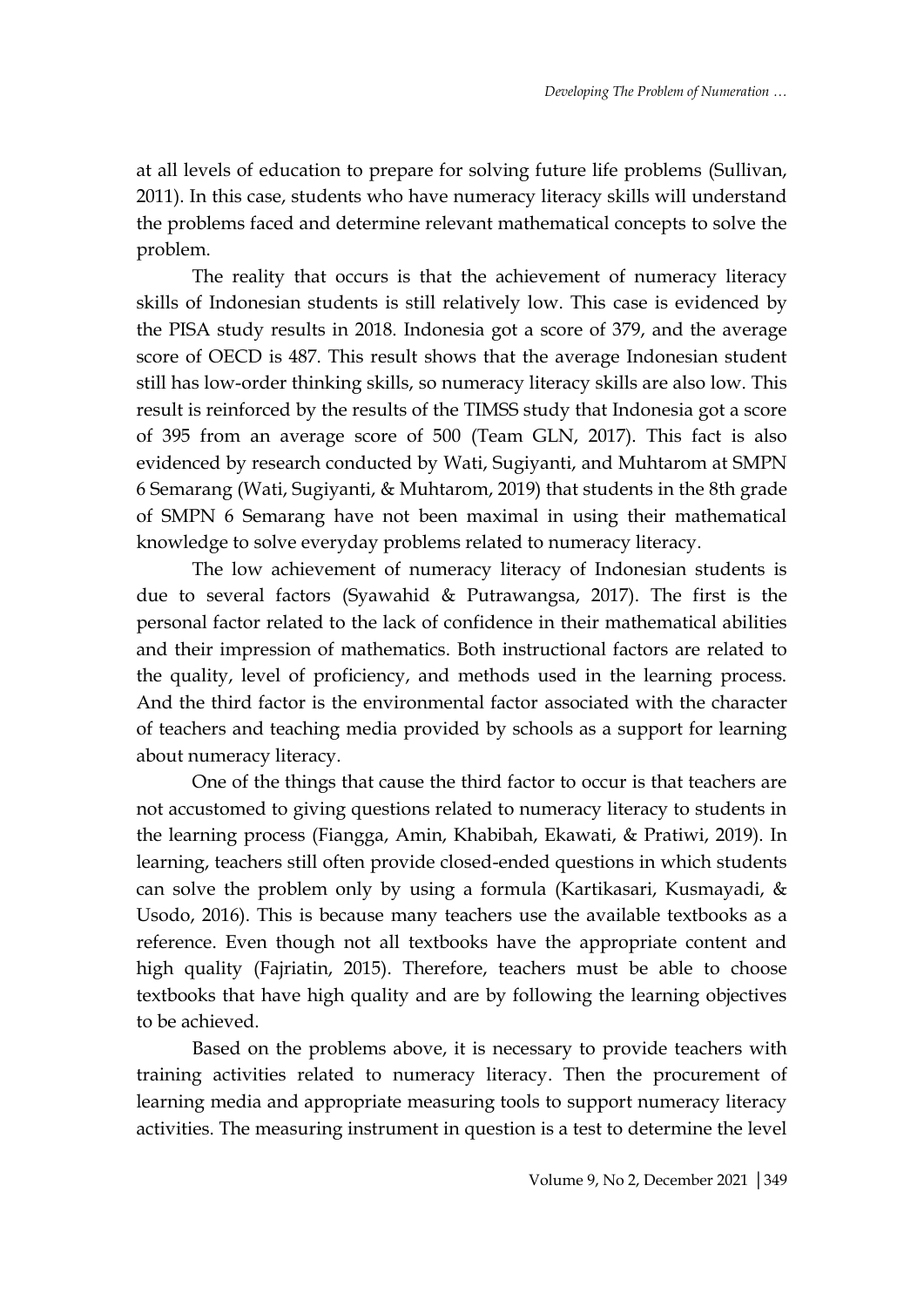of numeracy literacy skills possessed by students and to increase students' opportunities in applying these numeracy literacy skills to solve daily problems. Therefore, the development of tests related to numeracy literacy is an essential part of this research. The developed test is expected to be a supporting medium for students to understand the meaning of numeracy literacy and prepare themselves to face the National Assessment, which contains numeracy literacy as a new policy from the Ministry of Education and Culture. The main characteristics that a test must own are validity, reliability, and the level of usefulness (Gronlund, Linn, & Miller,, 2009). The same thing was also revealed by Setyosari (2009) that a test must pay attention to validity and reliability. Validity is defined as the extent of the accuracy of a measuring instrument to measure what must be calculated under its measuring function (Azwar, 2011). Furthermore, reliability can be interpreted as the stability or consistency of assessment results (Reynolds, Livingston, & Willson, 2010). Therefore, a test can be good if it contains validity and reliability.

Several studies review numeracy literacy. The research is only limited to developing reflective modules based on child-friendly schools (Rakmawati, 2019) and analyzing numeracy skills in several parties (Mahmud & Pratiwi, 2019). Apart from previous research, no instrument has been developed to assess students' numeracy literacy by including the Islamic context. Integrating the Islamic context in mathematics problems can encourage students to think critically and reason about the truth of Islamic teachings (Kusaeri, Sadieda, Indayati, & Faizien, 2018). In addition, the integration of the Islamic context in mathematics can reduce students' perceptions of the difficulty of combining mathematics with an Islamic context (Kurniati, 2015). So that students will be interested in improving their numeracy literacy skills because they will assume that numeracy literacy is an important thing in their lives.

The development of the test in this study is not only limited to the numeracy literacy component that the National Literacy Movement team has determined. However, the numeracy literacy component belonging to the GLN team was combined with the numeracy literacy component belonging to the ministry of religion in Madrasah Action activities (Kusaeri, 2021). These components include 1) content in the form of material that forms the basis of test development, namely algebra and statistics; 2) cognitive processes in the form of understanding, application, and reasoning; and 3) context that determines the type of question in the form of personal and socio-cultural context. The researcher's components used as a reference are adjusted to the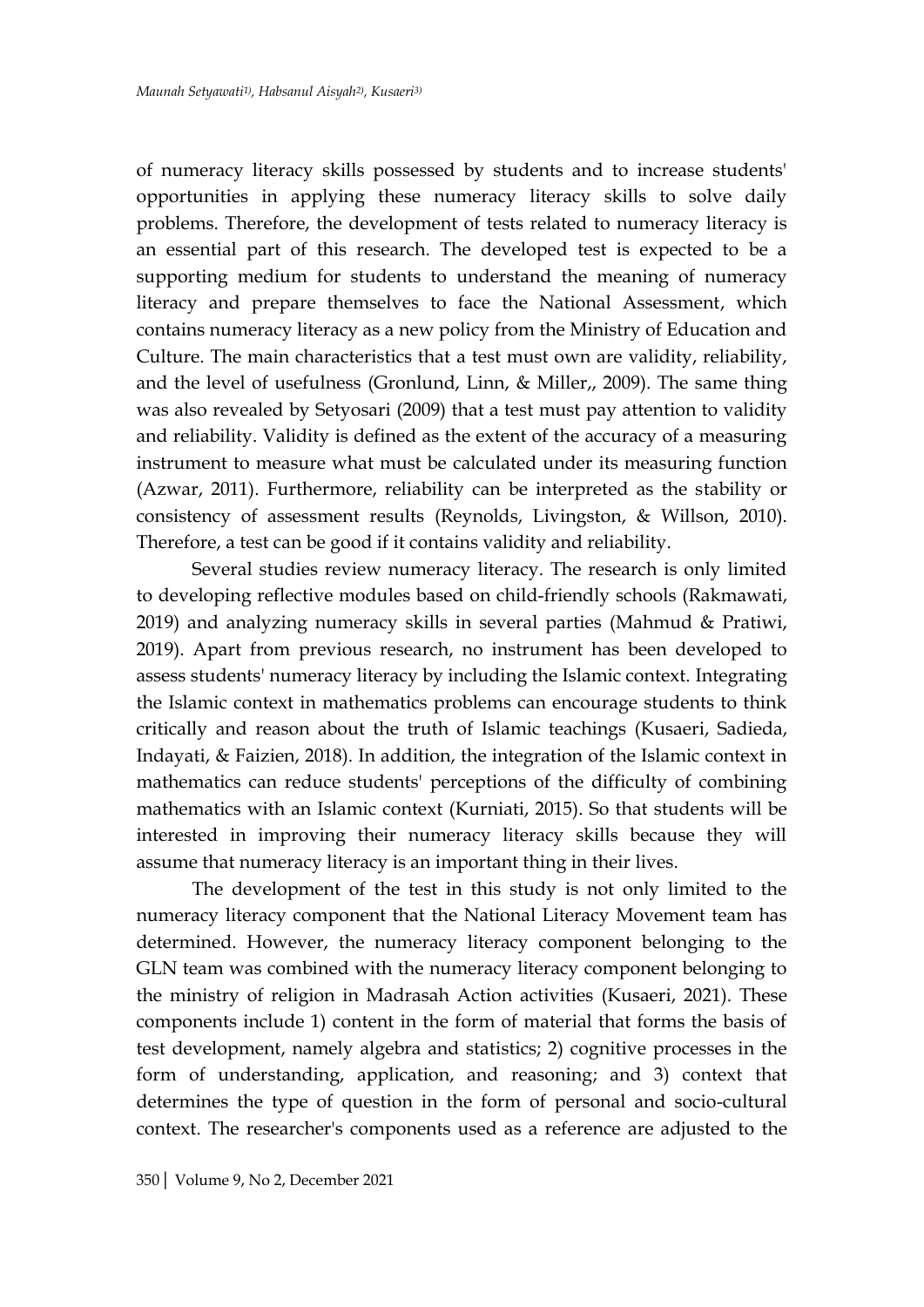existing literacy dimensions, namely critical thinking, creative thinking, and problem understanding thinking (Abidin, Mulyani, & Yunansah, 2018). **METHODS**

This research is development research to produce a product in numeracy literacy questions in an Islamic context. The development model used in this study is the Plomp model, which consists of four stages. The first stage is the initial assessment, an investigation to collect and analyze helpful information for the next stage (T. Plomp & Wolde, 1992). At this stage, curriculum data, students, and materials are obtained to be analyzed as instrument writing guidelines. The second stage is design, this stage aims to design problem-solving that has been analyzed in the first stage (Tj. Plomp, 1997). At this stage, the formulation of grids and problem indicators is carried out. The third stage is the realization of construction, this stage aims to realize the problem-solving design that has been created. At this stage, the writing of the problem item is done. The fourth stage is the test, evaluation, and revision stage. At this stage, the developed instrument must be tested and evaluated until the instrument can be said to be valid, reliable, and fit for use. Chart 1 describes the stages of development.



Chart 1. Stages of Instrument Development

The thinking dimensions developed are directed at three aspects of numeracy literacy dimensions (Abidin & Mulyati, 2018): 1) critical thinking, 2) creative thinking, 3) problem understanding thinking. The questions developed in this study use a system of linear equations with two variables and statistics combined with the Islamic context of calculating zakat. A mathematical problem of numeracy literacy will be built from the combination of dimensions and material selection, emphasizing the ability to think in a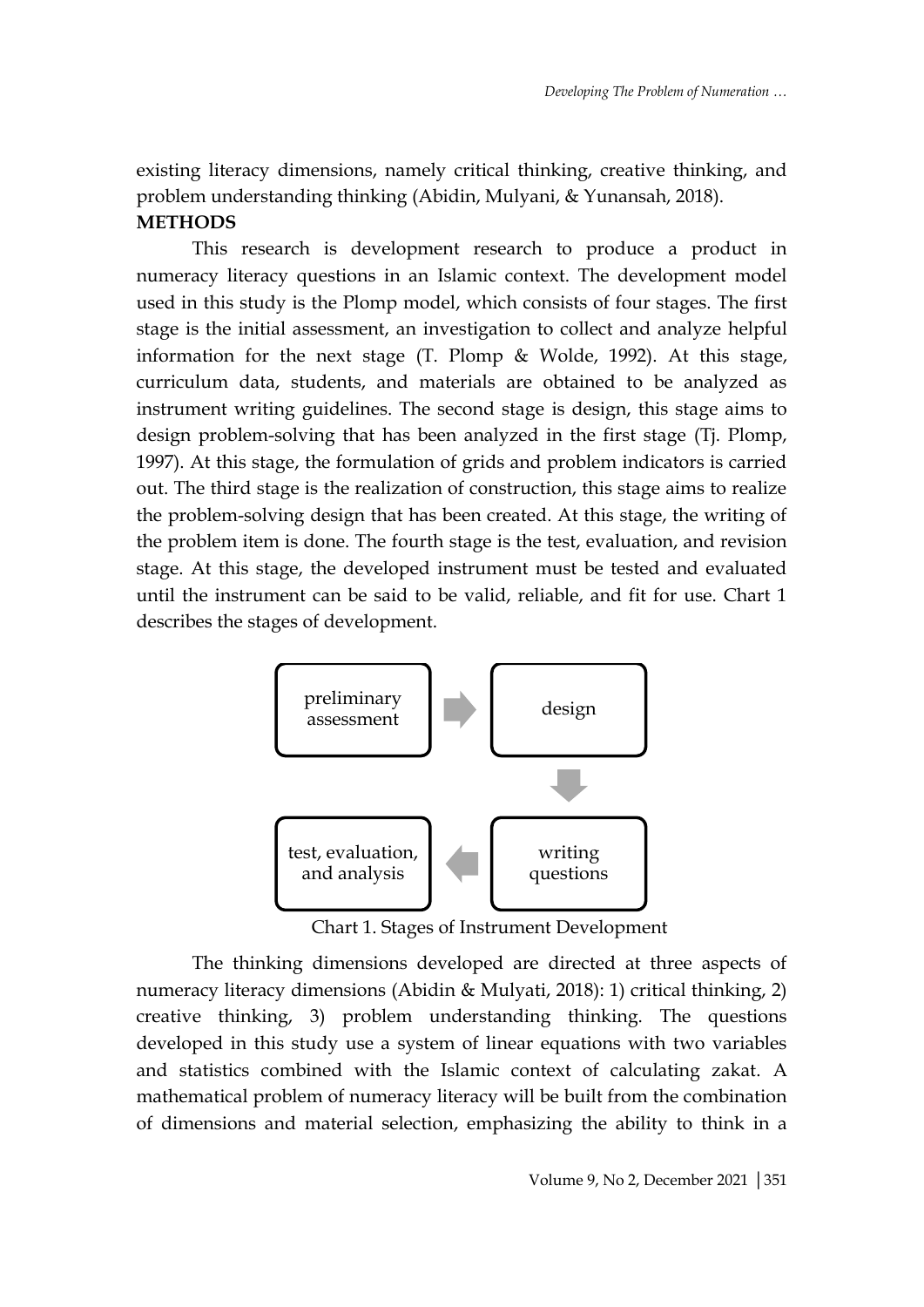personal and socio-cultural context. Based on these considerations, 6 (six) items of numeracy literacy were developed, consisting of 4 complex multiplechoice questions and 2 (two) descriptive questions.

A study to determine the quality of the items was carried out before the items were tested, namely by validation by mathematics lecturers and mathematics teachers at MTsN 1 Surabaya. The selection of MTsN teachers is intended to evaluate the Islamic context used in the items. The validation results by experts were then analyzed using Aiken's V formula. The limited online trial was conducted in class 8 of MTsN 1 Surabaya with 22 students as subjects. The test results were analyzed using product-moment correlation to determine the empirical validity index of the developed items. This study also conducted a descriptive analysis to identify students' problems solving numeracy literacy problems in an Islamic context.

## **RESEARCH RESULTS AND DISCUSSION**

The results of the development of numeracy literacy questions in an Islamic context are as follows:

# **1. Development of numeracy literacy questions in an Islamic context**

a. Preliminary Assessment

Observations were made at MTs Negeri 1 Surabaya, recorded in field notes. Then the data from the field notes were strengthened by giving a questionnaire to one of the mathematics teachers at the school. Observation and giving questionnaires were carried out to obtain information about the curriculum used, students' characteristics, and the suitable material for a numeracy literacy test. The data obtained is then analyzed and adapted to development needs.

b. Design

The material chosen is a system of linear equations with two variables and statistics. From these basic competencies, they are translated into six achievement indicators. Furthermore, the formulation of question indicators adapted to the dimensions of numeracy literacy are critical thinking, creative thinking, and problem understanding thinking and adapted to the zakat material as an Islamic context.

# c. Writing Questions

Based on the grid that has been prepared, as many as six questions will be developed in this study. The six questions consist of 4 complex multiple-choice questions and two description questions with the following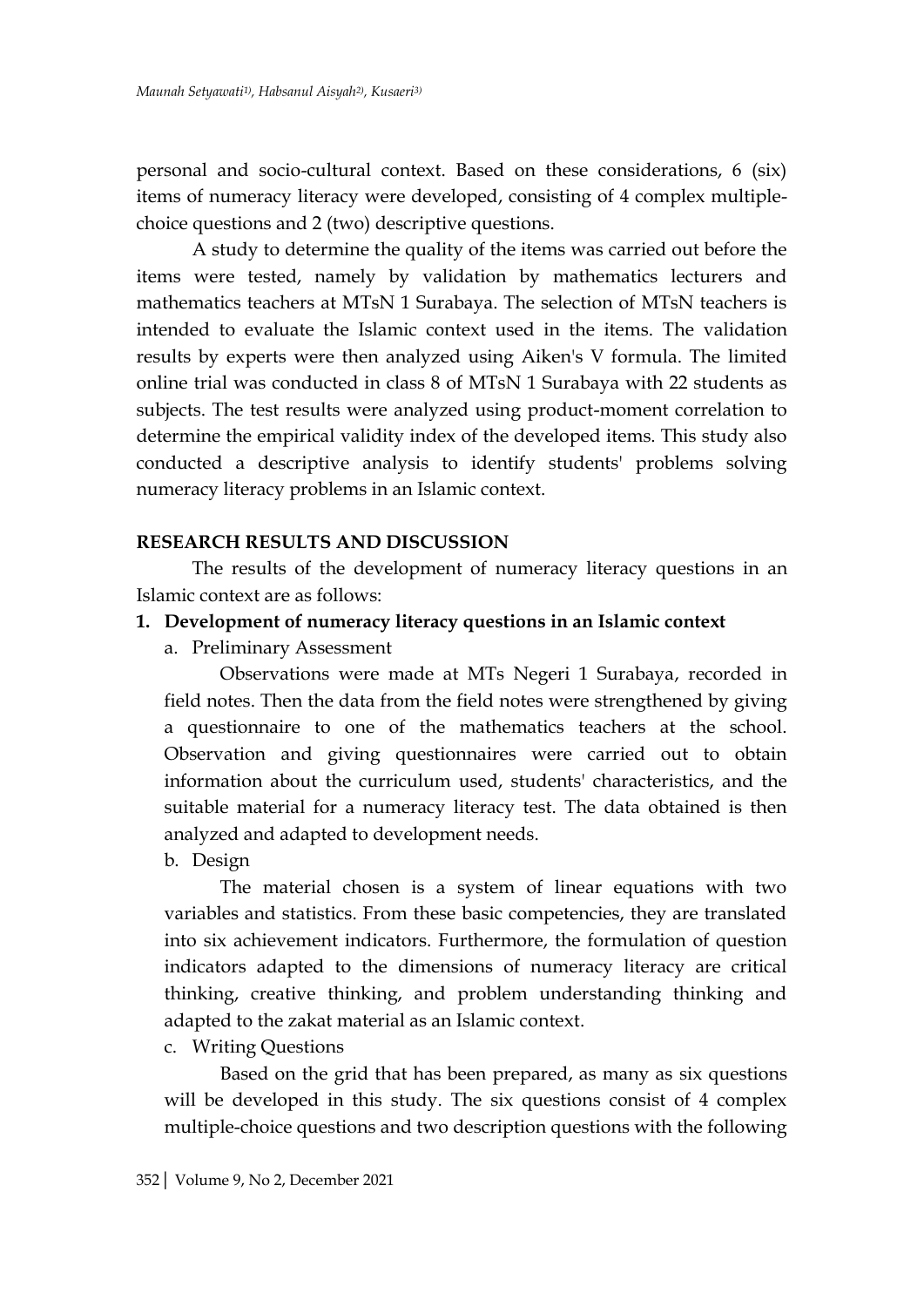indicators: 1) solving problems related to SPLDV with zakat on livestock and zakat on agricultural products, 2) interpreting line diagrams and solving problems related to trade zakat, 3) solving problems related to SPLDV with zakat on industrial commerce, 4) interpreting a bar chart that involves calculating the average with problems related to plantation zakat, 5) solving problems related to SPLDV with zakat on agricultural products, and 6) solving problems related to calculating the average (mean) by interpreting table and commercial zakat.

- d. Test, Evaluate, dan Analysis
	- 1) Content validation by experts

Content validation is carried out to know the validity index and quality of the questions before a limited trial is carried out. Content validation was carried out by four experts, namely two mathematics lecturers and two mathematics teachers from MTs Negeri 1 Surabaya.

Validation of the material obtained improvements regarding the suitability of basic competencies with the indicators of the questions used, precisely in item numbers 4 and 6. These improvements add the average (mean) calculation in the questions and affirmations related to zakat material in an Islamic context.

Construct validation obtained improvements in the diagrams presented on complex multiple-choice questions number 2 and 4, sentences in questions numbers 1 and 3, which are still a little confusing, and the assessment rubric is incomplete on question number 2.

Language validation obtained advice and input from experts to use effective and easy-to-understand language in writing questions. Researchers improve the questions according to the results of validation by experts.

2) Revision of the results of content validity (evaluation)

Based on the suggestions at the content validation stage, the follow-up to the material validation was to improve the complex multiple-choice question number 4 and the description question number 6. The indicator questions on the questions were adjusted to the basic competencies used.

Improvement of the constructed realm, namely fixing unclear diagrams on complex multiple-choice questions number 2 and 4, improving sentence structure that is less understandable on complex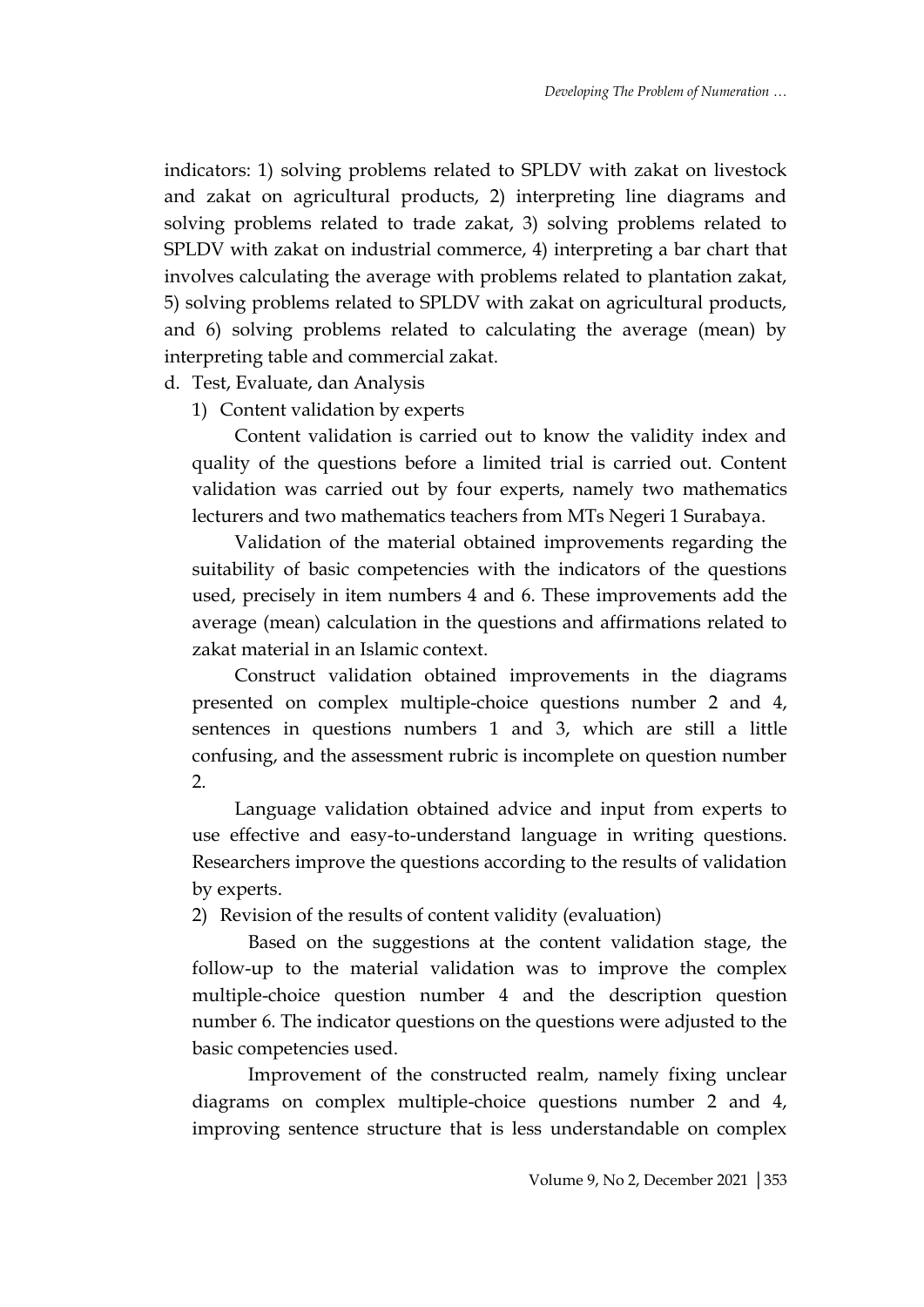multiple-choice questions number 4, and completing the assessment rubric on complex multiple-choice questions number 2.

Furthermore, improving the language aspect, namely improving the question sentences that are less understandable using effective and easy-to-understand language.

This validation stage is carried out in 4 stages, namely, stage 1 to validator 1, then the instrument is corrected according to the input from validator 1. Furthermore, the instrument that has been repaired is validated in the second stage by validator 2. The instrument is repaired again according to the input given. The instrument repaired based on the input of validator 2 is then validated in stage 3 by validator 3. There are a few revisions obtained in stage 3. The instrument is repaired again based on input from the validator 3. Then the instrument is given to validator 4 to be validated in stage 4. The results of the fourth validation are the instrument meets the assessment criteria and is suitable for use for limited trials.

3) Content validation test

The content validation results provided by validators were then analyzed using Aiken's V formula and obtained a score of 0.802 for material or content aspects, a score of 0.771 for the constructed aspect, and a score of 0.775 for language aspects with an average score of all three aspects being 0.783. The score indicates that the instrument developed is valid and worthy of a trial.

4) Limited trial (test)

The limited trial was conducted online by 22 respondents from class 8 MTs Negeri 1 Surabaya. From the trial obtained information that only 8 students were able to solve the description problem but have not maximally applied the mathematical knowledge they have to solve numeracy literacy problems such as figure 1 below.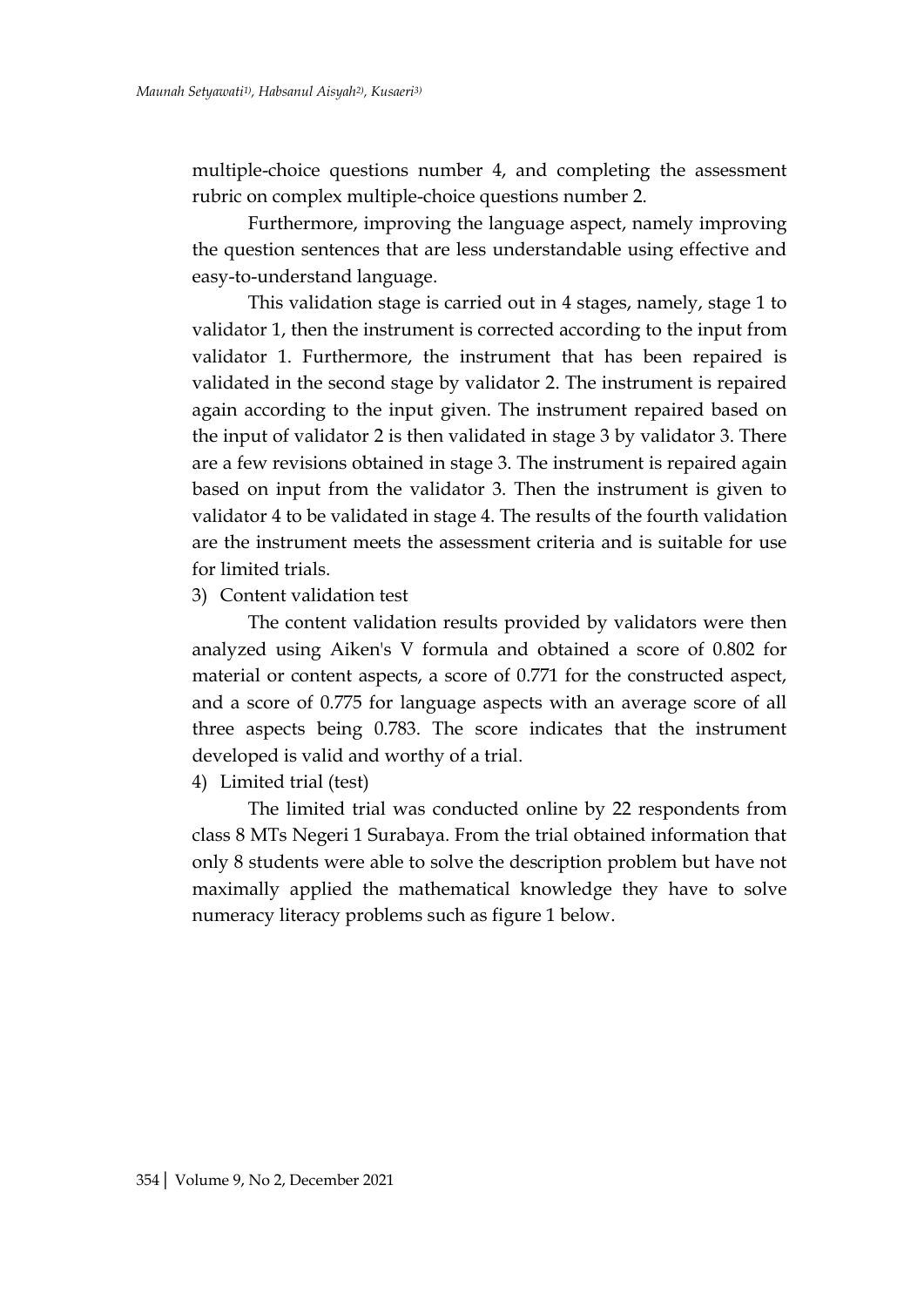

Figure 1. Students' Answers to Question Description Number 1

As for complex multiple-choice issues, most students score less than 20 with a maximum score of 40, as in figure 2 below:



Figure 2. Student Value Diagram on Complex Multiple Choice Questions

This result shows that students of MTs Negeri 1 Surabaya are less able to understand the problem of numeracy literacy.

5) Empirical tests and reliability tests of limited trial results

Limited trial results data are then analyzed and calculated using product-moment correlations. From the calculation with the  $r_{table}$  of 0,248 obtained items about questions numbers 1 and 3 are in valid low-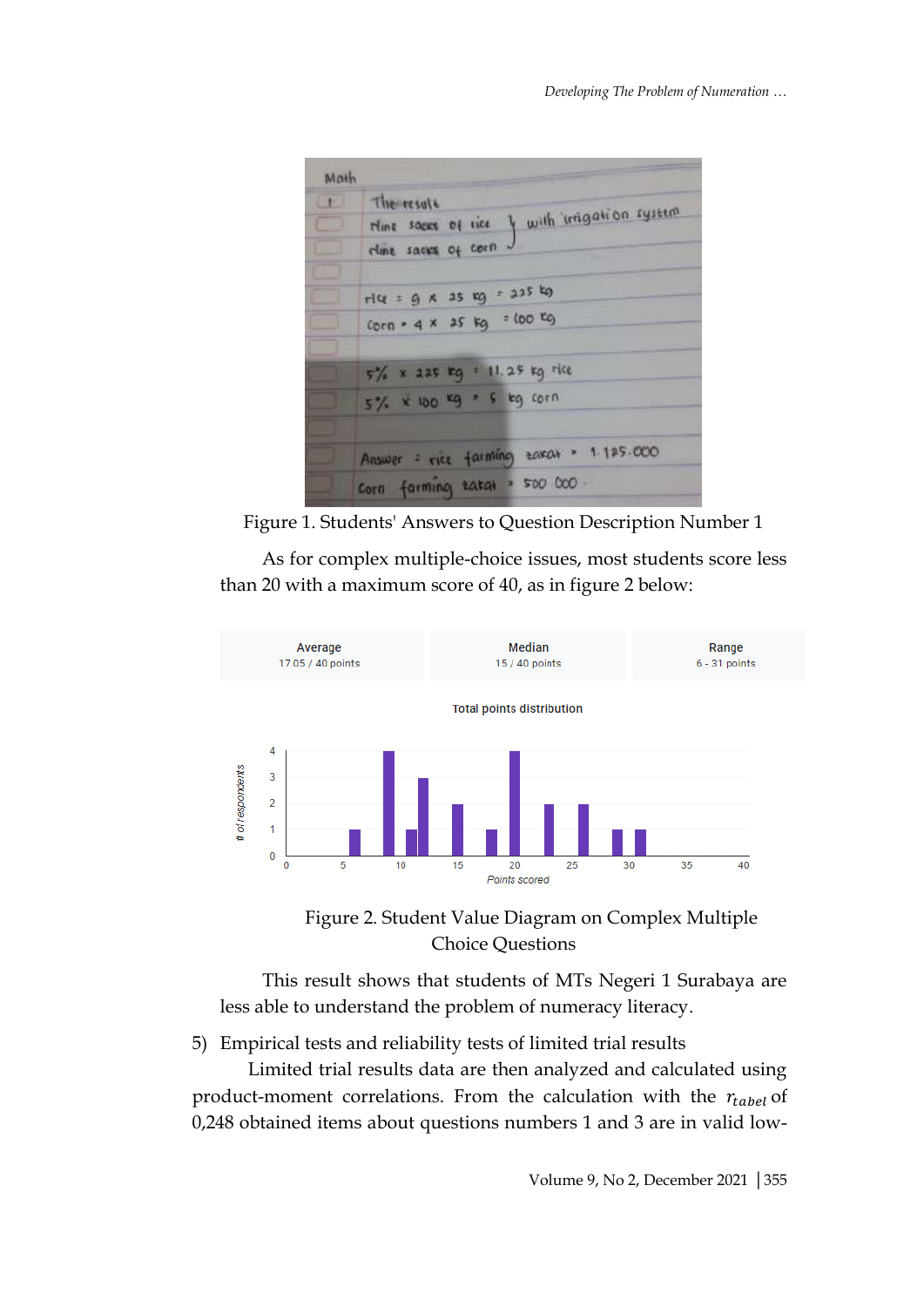level value with  $r_{hitung}$  of 0,349 and 0,390. Questions numbers 2 and 4 are valid and are of medium  $r_{hitung}$  of 0,680 of 0,488. Question items numbers 5 and 6 are in valid high-level value with  $r_{hitung}$  of 0,830 and 0,730. Because all the points of the problem get  $r_{hitung} > r_{table}$  then the problem developed is valid.

Next, test reliability using Alpha Cronbach. From the calculation obtained, the reliability coefficient is 0.72. The tests developed are reliable.

#### **2. Response to Islamic numeracy literacy**

a. Teacher

In the validation process by experts that must be improved based on the advice of experts, needs to be improved the problems writing that use sentences effectively, easily understood, and by the rules of good and correct Indonesian. Because several sentences in the problem are useless precisely, which can cause two perceptions and need to be improved again, the diagram is presented so as not to confuse the reader.

In limited trials, the problem developed is good enough because it has made improvements at the validation stage. However, there are still some comments and suggestions. The advice that must be improved, namely, the description in question number 5, can confuse students because there will be two perceptions if the affirmation of zakat context is not done and the sentences improve more effectively.

b. Student

Based on the results of limited trials of the instruments developed obtained results on each item of the problem. For complex multiplechoice questions with right or wrong type in problem number 1, the percentage of students who answered correctly overall is 13.6%, answering correct 3 is 9%, answering correct 2 is 40.9%, and answering correct 1 is 36.4%, as presented in figure 3 below.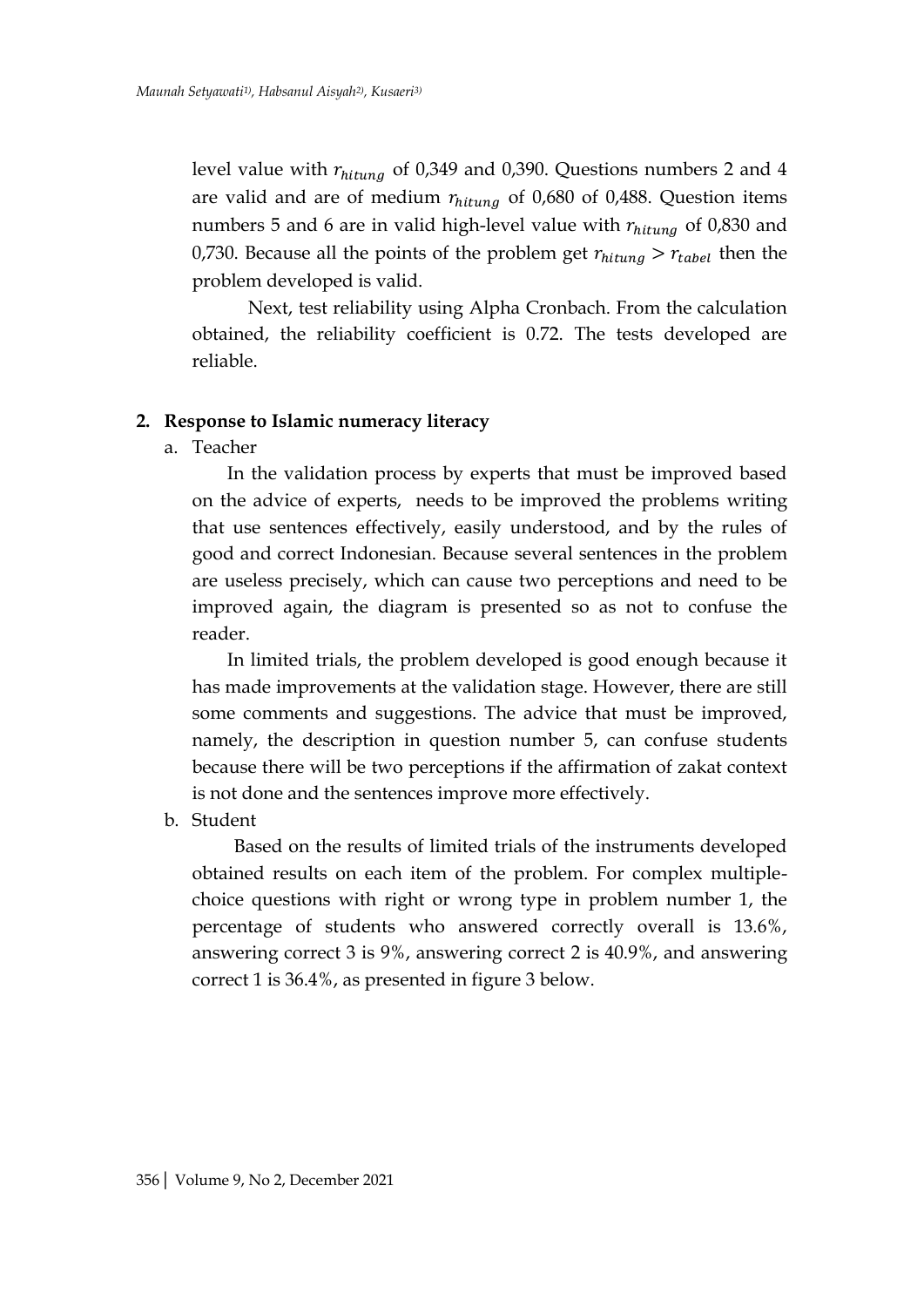

Figure 3. Student Answer Graph on Question Number 1

Based on figure 3 above, most students have not understood and solved problems on question number 1 of complex multiple choices with right or wrong type.

For complex multiple-choice questions with the type choosing one correct answer from the four answer options available in question number 2, the percentage of students who answered correctly was 36.4%, and the percentage of students who answered wrong 63.6%, as presented in figure 4 below.



Figure 4. Student Answer Graph on Question Number 2

Based on figure 4 above, almost half of the many students who are respondents have not understood and solved problems in question number 2 of complex multiple choices with the type choosing one correct answer from four available answer options.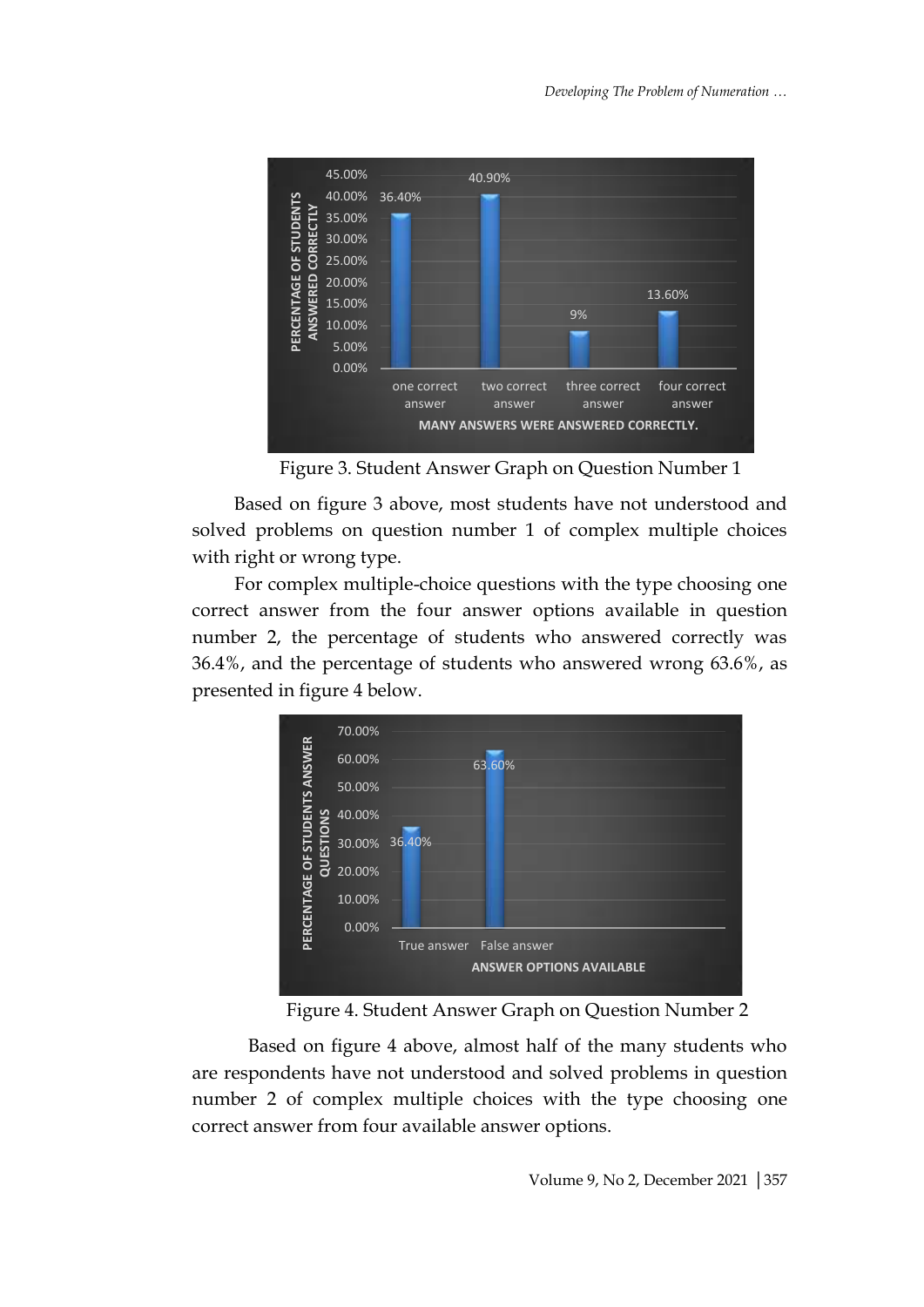For complex multiple-choice questions with the type choosing one correct answer from the four answer options available in question number 3, the percentage of students who answered correctly was 18.2%, and the percentage of students who answered incorrectly 81.8%, as presented in figure 5 below.



Figure 5. Student Answer Graph on Question Number 3

Based on figure 5 above, most students have not understood and solved problems on question number 3 complex multiple choices with the type choose one correct answer from four available answer options.

For complex multiple-choice questions with right or wrong type in question number 4, the percentage of students who answered correctly overall is 4.5%, answering correct 3 is 45.5%, answering correct 2 is 27.3%, answering correct 1 is 18.2%, not answering correctly is 4.5% as presented in figure 6 below.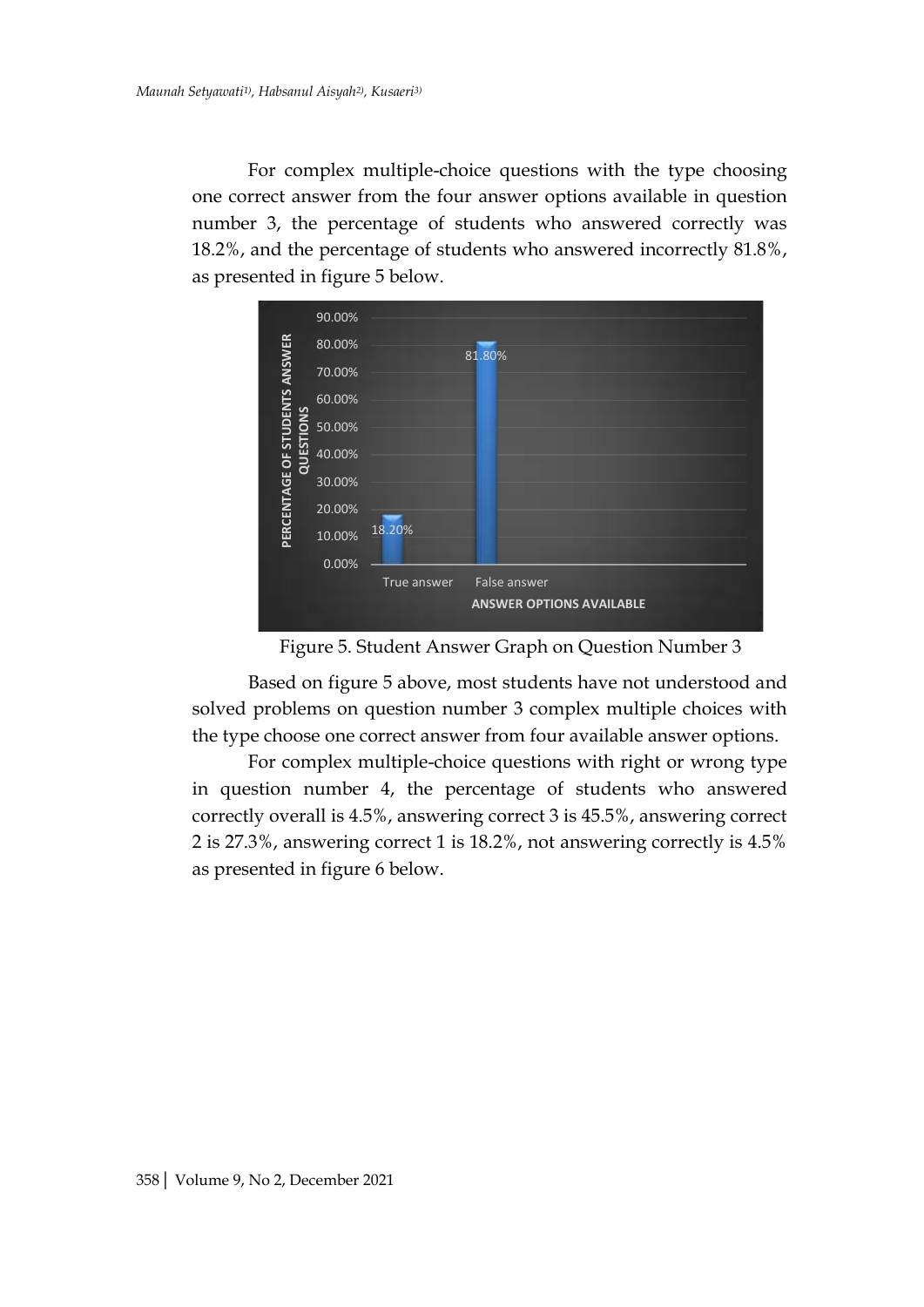

Figure 6. Student Answer Graph on Question Number 4

Based on figure 6 above, most students can understand and solve problems on question number 4 complex multiple choices with right or wrong type.

For the description of question number 5 obtained information that students who can solve the problem using the settlement step even though not yet the maximum is 2 students with a score of 16 from the maximum score are 60, 1 student with a score of 7, and 5 students with a score of 3. The other 14 students had a score of 0 for not answering. As presented in figure 7 below.





Based on Figure 6 above, most students cannot understand and apply their mathematical knowledge to solve numeracy literacy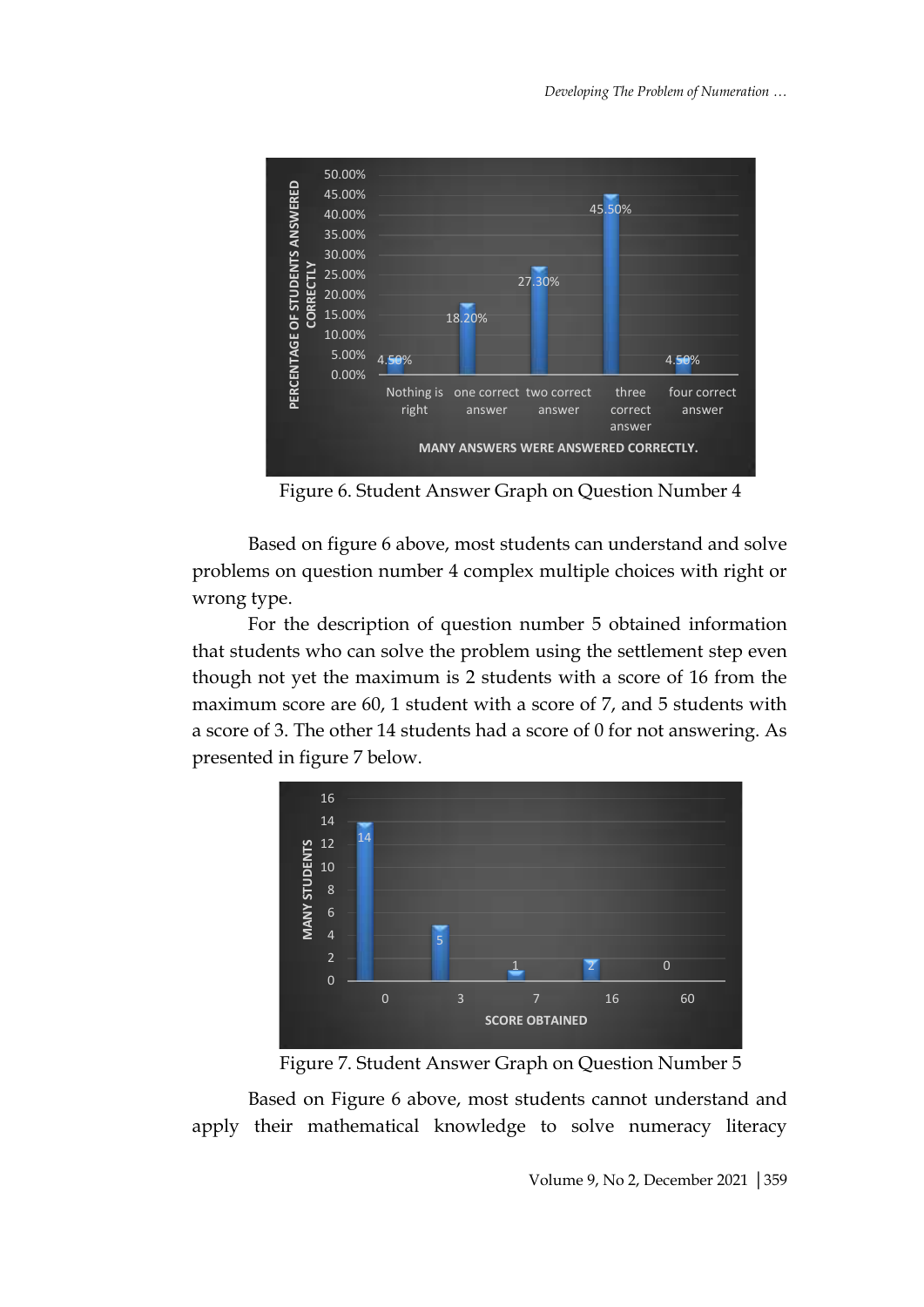problems with Islamic zakat agriculture in question number 5 description.

For the description of question number 6, obtained information that students who can solve the problem using the settlement step even though it is not yet a maximum of 1 student with a score of 10 from the maximum score are 60, 1 student with a score of 7, 1 student with a score of 4, 1 student with a score of 3, and 3 students with a score of 2. The other 15 students had a score of 0 for not answering. As presented in figure 8 below.



Figure 8. Student Answer Graph on Question Number 6

Based on figure 8 above, information is obtained that almost all students cannot understand and apply their mathematical knowledge to solve problems related to numeracy literacy in the Islamic context of commercial zakat in question number 6 description.

#### **CONCLUSION**

Based on the analysis and discussion results, it can be concluded that from the validation results by four expert validators who were analyzed and calculated with the Aiken's V formula, the validity value was 0.783. These results indicate that the 6 items of numeracy literacy questions with an Islamic context developed in this study have valid values from the material, construct and language aspects. This result is reinforced by the results of empirical validity using data from a limited trial and calculated using the productmoment correlation, a validity value of 0.577 is obtained, and the reliability test using Alpha Cronbach obtained its reliability coefficient is 0.72. Numerical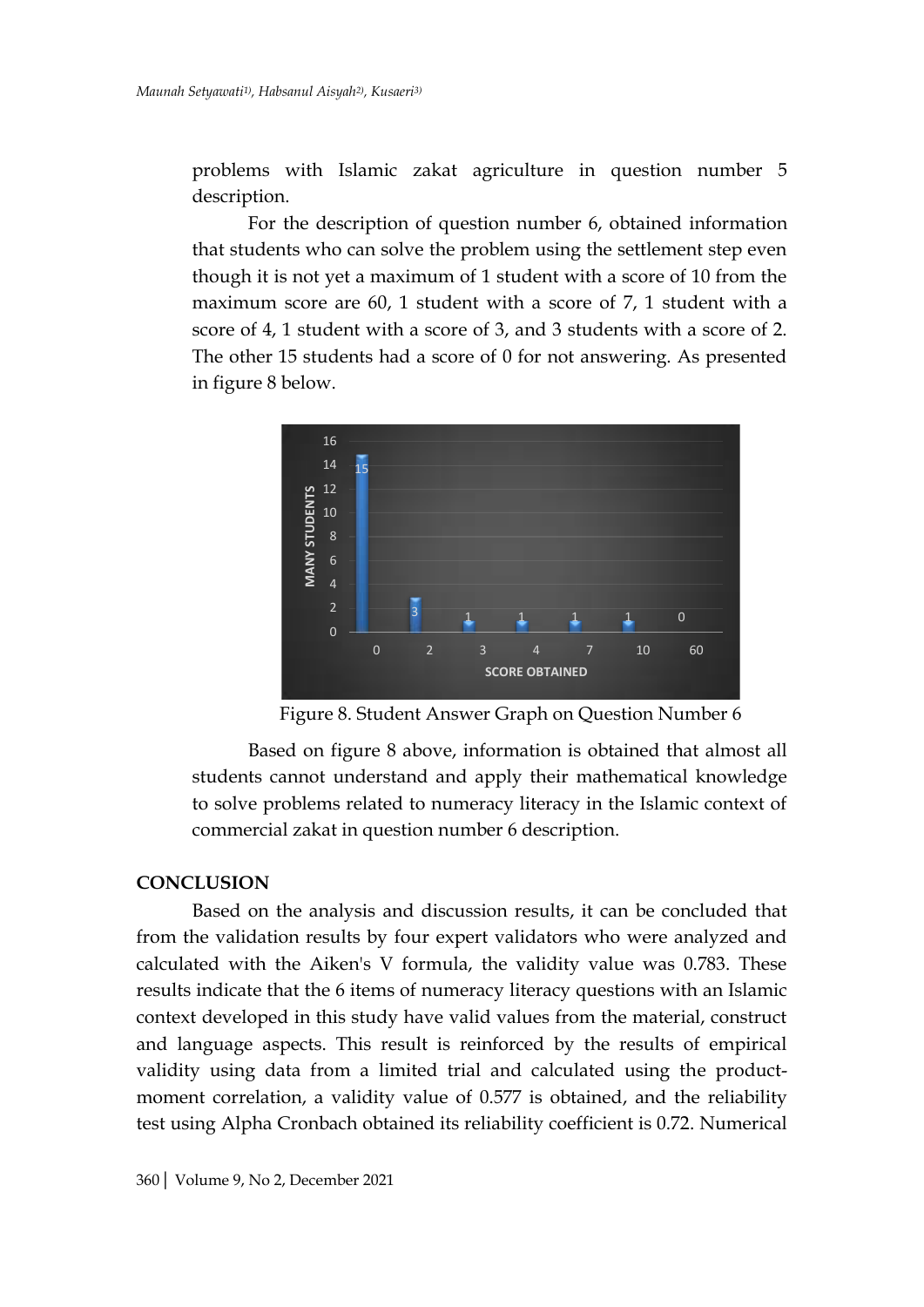literacy questions that experts have validated are then tested in a limited trial, and the results show that most students do not understand the developed numeracy literacy questions. This result indicates that students' numeracy literacy skills are still low. Most students are less able to apply their mathematical abilities to solve problems related to zakat, which are packaged in description questions.

## **REFERENCES**

- Abidin, & Mulyati. (2018). *Pembelajaran literasi: Strategi meningkatkan kemampuan literasi matematika, sains, membaca, dan menulis*. Jakarta: Bumi Aksara.
- Abidin, Y., Mulyani, T., & Yunansah, H. (2018). *Pembelajaran literasi: Strategi meningkatkan kemampuan literasi matematika, sains, membaca, dan menulis* (Cet. 2). Bumi Aksara.
- Azwar, S. (2011). *Reliabilitas dan validitas*. Yogyakarta: Pustaka Belajar.
- Fajriatin, A. (2015). Analisis buku siswa matematika kurikulum 2013 kelas IX bab sistem persamaan linear dua variabel berdasarkan konten pada kriteria Bell. *Prosiding Seminar Nasional Matematika Da Pendidikan Matematika Universitas Negeri Yogyakarta*, *71*.
- Fiangga, S., Amin, S. M., Khabibah, S., Ekawati, R., & Prihartiwi, N. R. (2019). Penulisan soal literasi numerasi bagi guru SD di kabupaten Ponorogo. *Jurnal Anugrah*, *1*(1), 9–18. https://doi.org/10.31629/anugerah. v1i1.1631.
- Gronlund, N. E., Linn, R. L., & Miller, M. D. (2009). *Measurement & evaluation in teaching. tenth edition*. New York: Macmillan Publishing Co., Inc.
- Kartikasari, M., Kusmayadi, T. A., & Usodo, B. (2016). Kreativitas guru SMA dalam menyusun soal ranah kognitif ditinjuau dari pengalaman kerja. *Prosiding Seminar Matematika Dan Pendidikan Matematika*, 431–442.
- Kurniati, A. (2015). Mengenalkan matematika terintegrasi islam pada anak sejak dini. *Suska Jurnal Pendidikan Matematika*, *1*(1), 1–8. https:// doi.org/10.24014/sjme.v1i1.1326.
- Kusaeri, K. (2021). Literasi numerasi dalam asesmen kompetensi minimum. *Naskah Sedaring Sosialisasi AKM Dan Survey Karakter Untuk Dosen Pembimbing KPL Dan Guru*.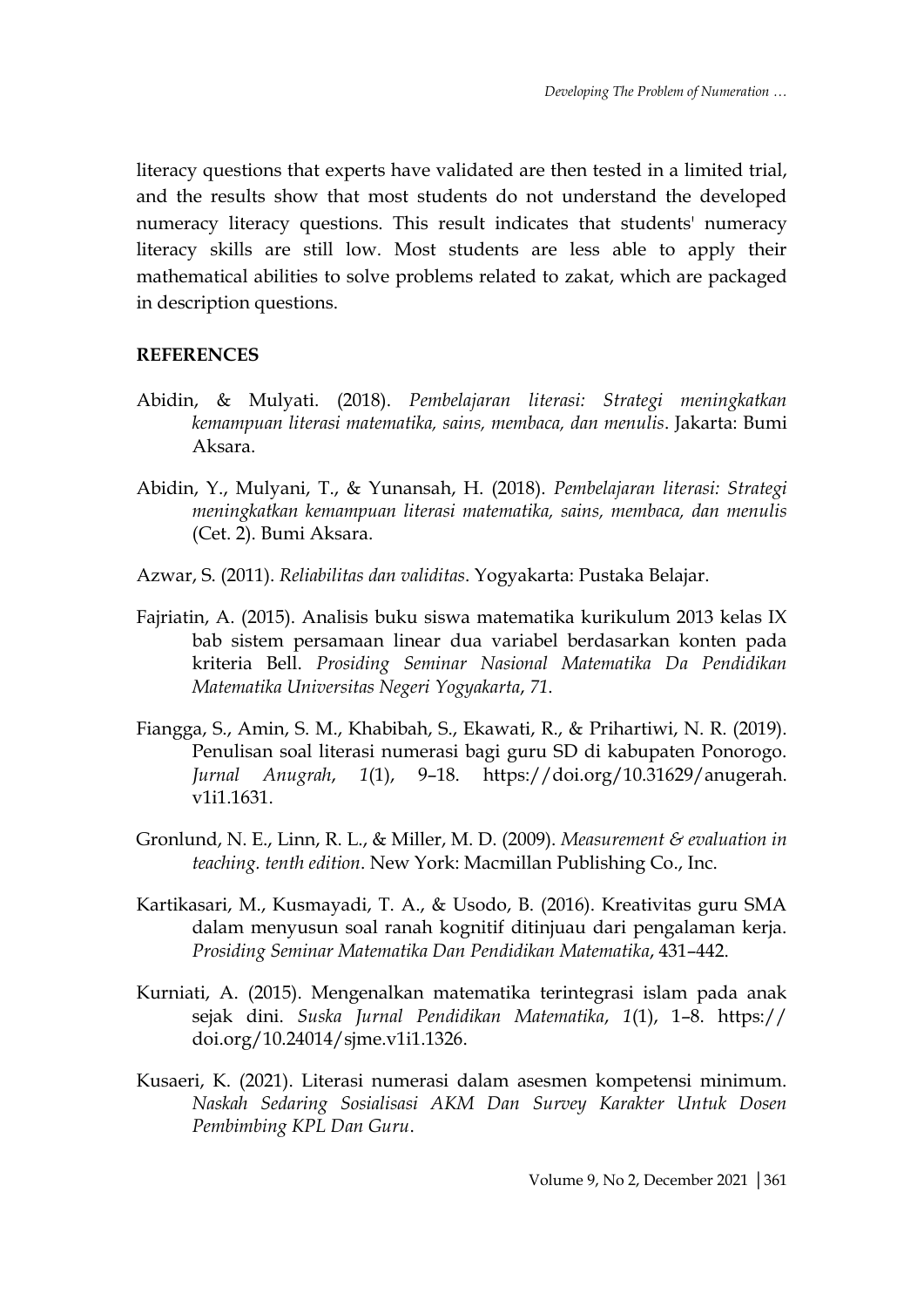- Kusaeri, Sadieda, L. U., Indayati, T., & Faizien. (2018). Developing an assessment instrument of high order thinking skills in mathematics with in islamic context. *The 5th International Conference on Research, Implementation, & Education of Mathematics and Sciences*.
- Mahmud, M. R., & Pratiwi, M. I. (2019). Literasi numerasi siswa dalam pemecahan masalah tidak terstruktur. *Kalamatika Jurnal Pendidikan Matematika*, *4*(1), 69–88. https://doi.org/10.22236/KALAMATIKA. vol4no1.2019pp69-88.
- Plomp, T., & Wolde, J. V. (1992). *The general model for systematical problem solving. from tjeerd plomp (eds.)*. Utrecht (the Netherlands): Lemma.
- Plomp, Tj. (1997). *Educational design: Introduction. From tjeerd plomp (eds)*. Utrecht (the Netherlands): Lemma.
- Rakmawati, Y. (2019). *Pengembangan reflective modul berbasis child friendly school untuk meningkatkan kemampuan literasi numerasi dan percaya diri pada siswa kelas V sekolah dasar*. Universitas Negeri Yogyakarta.
- Reynolds, C. R., Livingston, R. B., & Willson, V. (2010). *Measurement and assessment in education. Second edition*. Upper Saddle River, New Jersey: Pearson Education.
- Setyosari, P. (2009). *Metode penelitian pendidikan & pengembangan*. Jakarta: Prenadamedia group.
- Steen, L. A. (2001). Mathematics and numeracy: Two literacies, one language. *The Journal of The Singapore Association of Teachers of Mathematics*. Retrieved from http://www.asclegg.co.uk/downloads/maths/pisa/ Mathematics%2520and%2520Numeracy\_Steen.pdf.
- Sullivan, P. (2011). Teaching mathematics: Using research-informed strategies. *Australian Council for Educational Research*. Retrieved from https://research.acer.edu. au/cgi/viewcontent.cgi?article=1022& context=aer.
- Syawahid, M., & Putrawangsa, S. (2017). Kemampuan literasi matematika siswa SMP ditinjau dari gaya belajar. *Jurnal Tadris Matematika Universitas Islam Negeri Mataram*, *10*(2). Retrieved from https://www.jurnalbeta.ac.id/index.php/betaJTM/article/view/121.
- Team GLN. (2017). *Materi pendukung literasi numerasi gerakan literasi nasional*. Jakarta: Tim GLN.

362| Volume 9, No 2, December 2021